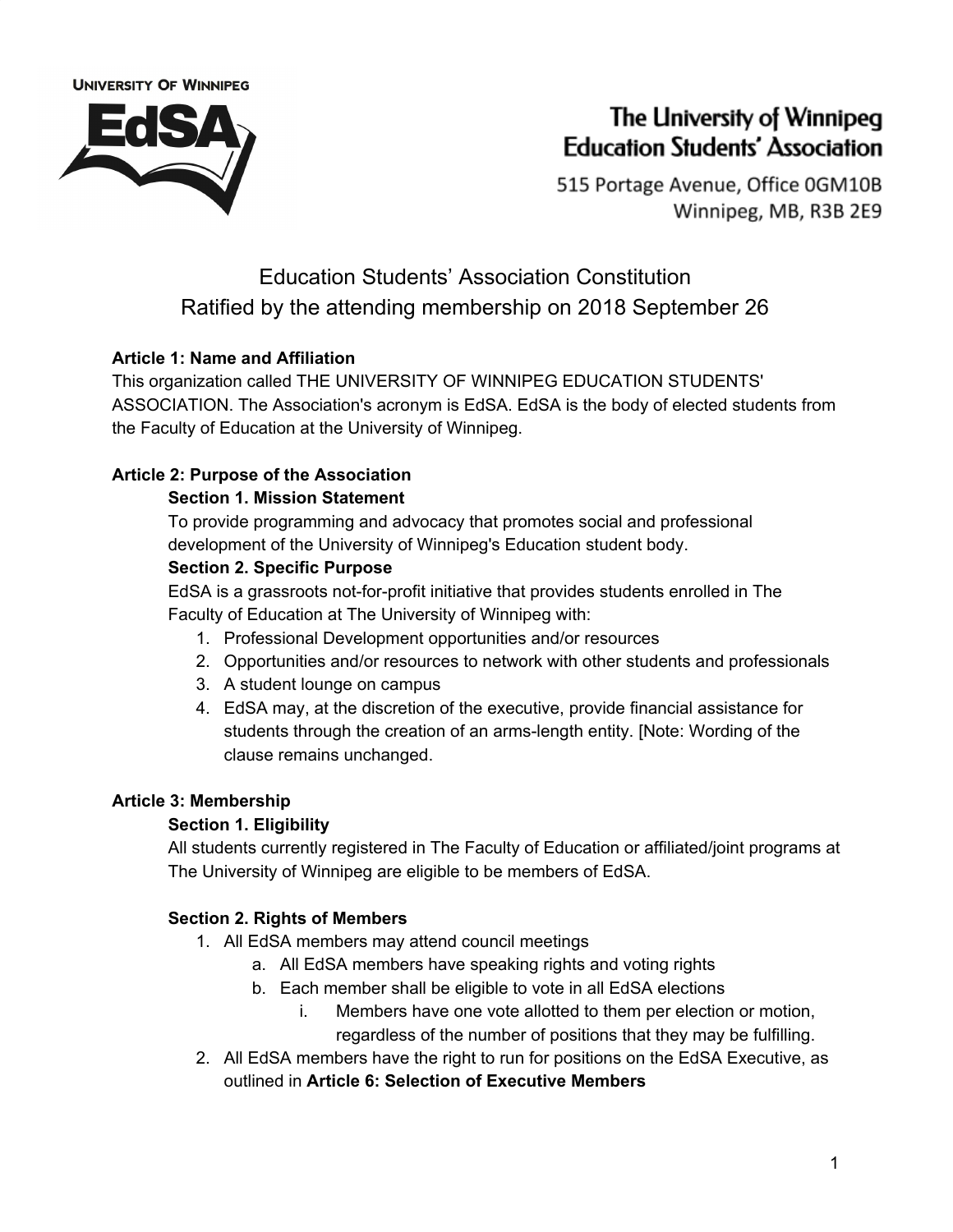

## The University of Winnipeg **Education Students' Association**

515 Portage Avenue, Office 0GM10B Winnipeg, MB, R3B 2E9

#### **Section 3. Rights of Non-Members**

- 1. Non-Members who are registered in at least one course at the University of Winnipeg, are employed by the University of Winnipeg, are employed by the University of Winnipeg Students' Association may attend council meetings
	- a. Non-Member attendees will not be granted voting rights.
	- b. Non-Member attendees may be granted speaking rights with permission from one third of the council.
- 2. All other Non-Members may attend council meetings.
	- a. These non-members will not be granted speaking rights
	- b. These non-members may be granted speaking rights with a consensus vote
- 3. Non-Members cannot act in proxy for EdSA members

#### **Section 4. Rights of Honorary Members**

- 1. At the discretion of the majority of the attending membership during any general or special meeting, a non-member may be appointed to the title of honorary member
	- a. Honorary members may be granted speaking and voting rights at any EdSA meeting with agreement from the majority of the attending membership
	- b. honorary members may act in proxy for EdSA members
	- c. An honorary member may be appointed to the council through the same procedures as a member
	- d. An honorary member may request a special meeting through the same procedures as a member
	- e. At any time, with consensus from the executive, an honorary member's title and position may be revoked

#### **Section 5. Council Members**

- 1. The council shall consist of elected and non-elected members
- 2. Elected members shall make up the executive council and include the positions of:
	- a. President (Chair of the Council)
	- b. Vice-President
	- c. Secretary
	- d. Financial Director
- 3. The Executive has the authority to appoint EdSA members to Chair positions for standing and ad hoc committees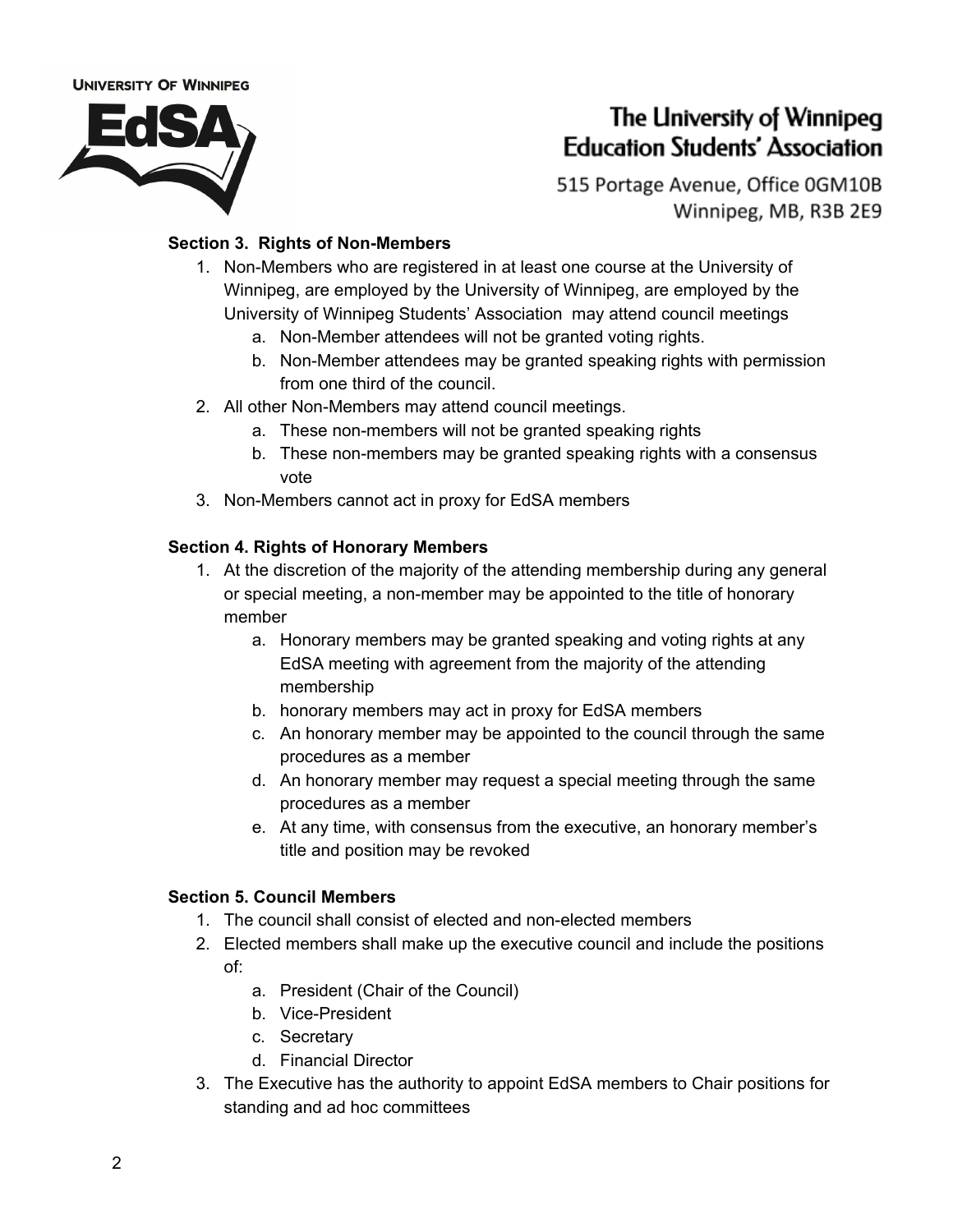

## The University of Winnipeg **Education Students' Association**

515 Portage Avenue, Office 0GM10B Winnipeg, MB, R3B 2E9

- 4. Council members shall:
	- a. Read and familiarise themselves with the Constitution, Policies, and Bylaws of EdSA
	- b. Ensure they are sufficiently able to attend meetings and perform their duties
	- c. Attend training sessions organised by the Executive
	- d. Communicate with the other members of the council and the EdSA membership
	- e. Actively involve themselves with EdSA events
	- f. Submit an oral or written report summarising any activities conducted for the organisation since the previous meeting to be approved by the attending members

#### **Article 5: Meetings**

### **Section 1. Regular Meetings**

- 1. The Association shall hold regular **monthly** meetings
- 2. The president shall publicly post an agenda prior to meetings
- 3. Minutes of all meetings shall be kept on file for a minimum of five years and sent to all members who request them after each meeting.
- 4. At least one executive member and one third of the whole council must be in attendance to have quorum

### **Section 2. Special Meetings**

Special meetings are meetings that focus on a specific topic or collection of similar topics that must be addressed before the scheduled general meeting.

- 1. Special meetings may be called by any member of the executive
- 2. Committee chairs may call a special meeting with approval from at least half of the executive
- 3. Any member of the association may call for a special meeting with approval from at least two thirds of the executive
- 4. Quorum for Special Meetings shall be set by the member calling for the meeting with discretionary approval by the executive

### **Section 3. Notice of Meetings**

Notice of a meeting must be posted in the Education Students' Lounge at least 24 hours before the meeting takes place.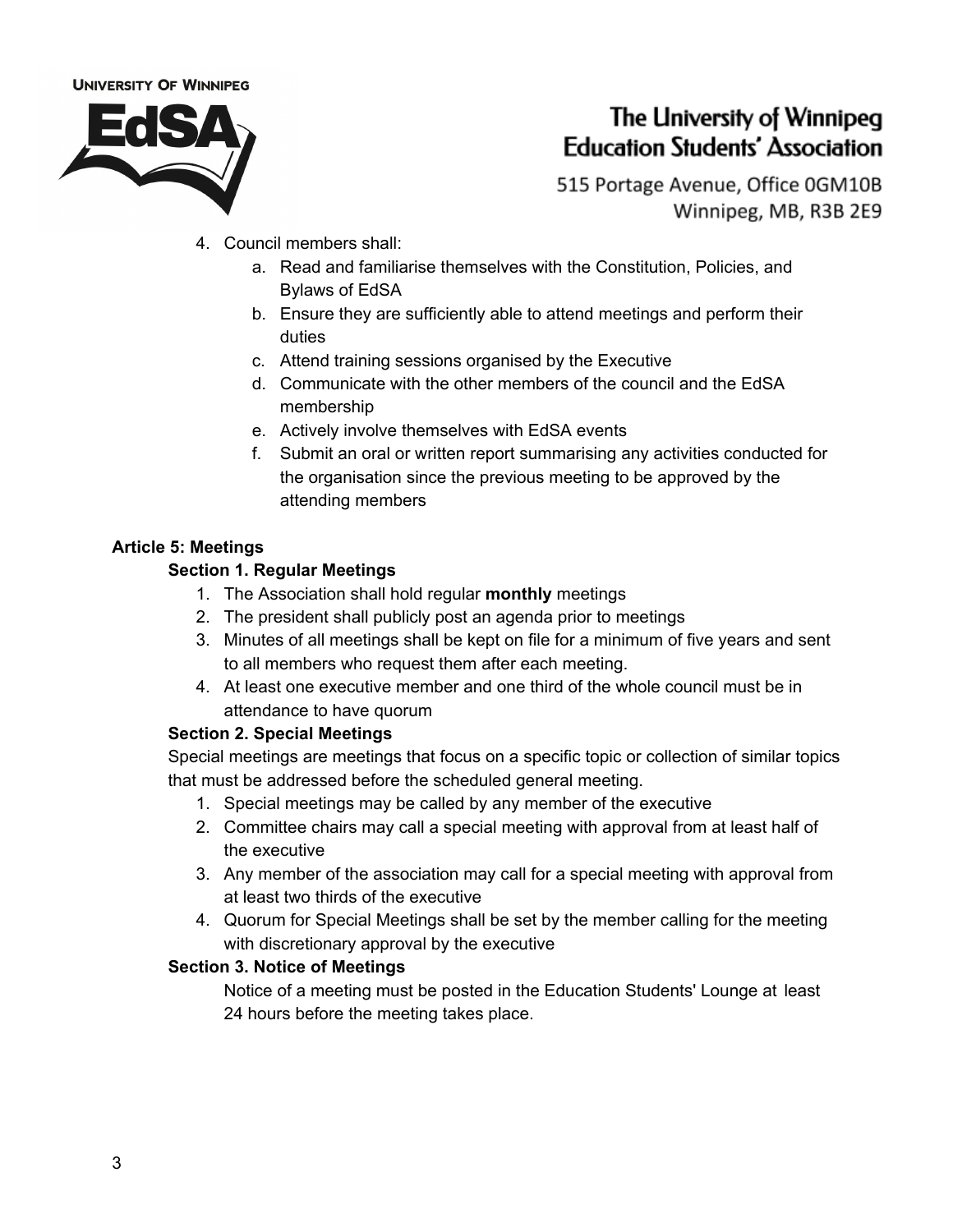

# The University of Winnipeg **Education Students' Association**

515 Portage Avenue, Office 0GM10B Winnipeg, MB, R3B 2E9

### **Article 6: Selection of Executive Members Section 1. Nomination**

- 1. Members interested in a position on the executive for the following term will state so to the current council no earlier than January 30th and no later than February 14th and must receive a nomination from at least ten (10) peers currently enrolled in the Faculty of Education.
	- a. Any vacant positions will be advertised until September 15th.
		- i. Should the position remain vacant the position will be advertised again until January 15th, at which point the position will be either filled or deemed vacant for the operational year.
	- b. Any contested position at the end of the nomination period will trigger an election pursuant to **Article 6; Section 2: Elections**

### **Section 2 : Elections**

Elections occur when a position for the executive is contested pursuant to the guidelines in **Article 6, Section 1: Nomination**.

- 1. At the end of the nomination period, should any executive position be contested, an Elections Official will be elected by a majority vote of the membership
	- a. The Elections Official will have sole authority to administer the elections and to penalise or disqualify candidates for a breach of the rules outlined in this Article
	- b. The Elections official may not be running for a position, or currently serving on the executive, and must be an eligible member of EdSA prior to the contest
	- c. The Elections Official sets the date for a formal election to be held and ensures that the election is carried out according to this constitution
	- d. The elections official is responsible for tallying the votes and declaring the results of the election to the membership within twenty-four (24) hours of the polls closing
	- e. The Elections Official shall provide time for a debate before the votes are cast, at the request of a candidate
	- f. The Elections Official has the right to temporarily revoke member status should they deem a member is in violation of the election procedures
		- i. In revoking a member status, the Elections Official must post publicly in the EdSA lounge a notice of probation that states the name of the member and a notice for members and honorary members to attend a special meeting to discuss probation, scheduled no longer than 24 hours after the member is put on probation.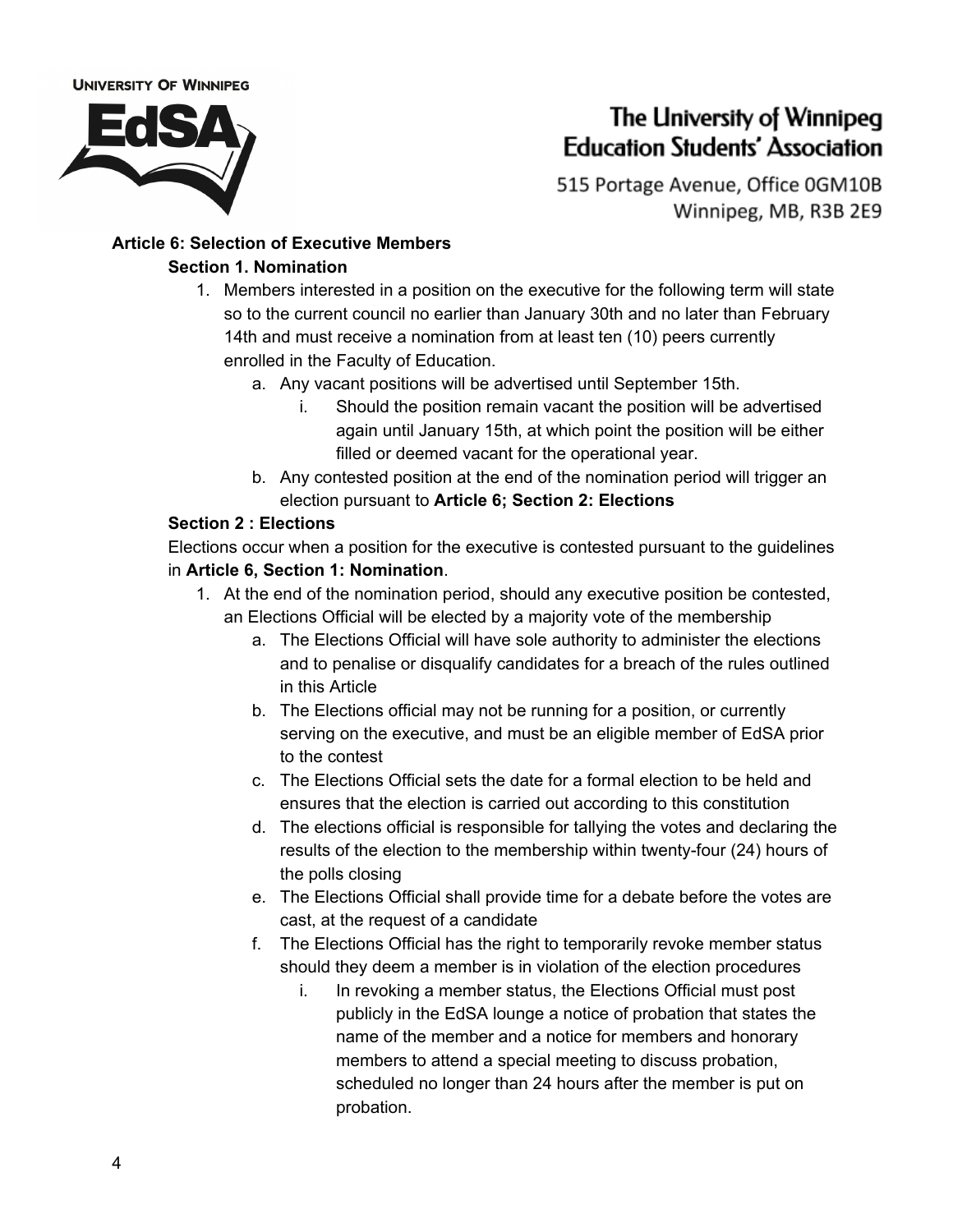

## The University of Winnipeg **Education Students' Association**

515 Portage Avenue, Office 0GM10B Winnipeg, MB, R3B 2E9

- 1. The special meeting shall be chaired by a neutral party
- 2. The membership at the special meeting has the authority to permanently revoke a membership, temporarily revoke a membership, or reinstate the membership of the party on probation by majority vote
- 3. The membership at the special meeting also has the right to extinguish or reinstate the member's eligibility to participate in the current election, and to what extent the member is allowed to participate.
- g. Should the Elections Official deem it necessary and appropriate, they may recruit up to 3 assistants to perform tasks related to the planning and management of the election
- h. The Elections Official may amend these rules at any time during an election, provided
	- i. The amendments are made in good faith and uphold the principles of democracy
	- ii. The Elections Official alerts the membership at least twenty-four (24) hours prior to the changes going into effect
- 2. Elections must follow the following procedures:
	- a. The election must take place no earlier than three (3) days after the nomination period ends and no later than twenty one (21) days after the end of the nomination period.
	- b. Campaigning will not be allowed by the membership.
	- c. Candidates may request a debate to be held before the votes are cast. In this event, each candidate may make a two (2) minute speech and will be allotted (3) minutes to answer questions from the membership
	- d. Members running in the election may select any student at the University of Winnipeg to scrutinize the tally alongside the Elections Official.
- 3. Any member of EdSA may file a complaint with the Elections Official regarding the actions of a candidate. Such a complaint should indicate who is making the complaint, who the complaint is directed against, which rules have been contravened, and any other particulars the complainant deems relevant
	- a. The Elections Official will issue a ruling on any valid complaint within forty-eight (48) hours of receiving it.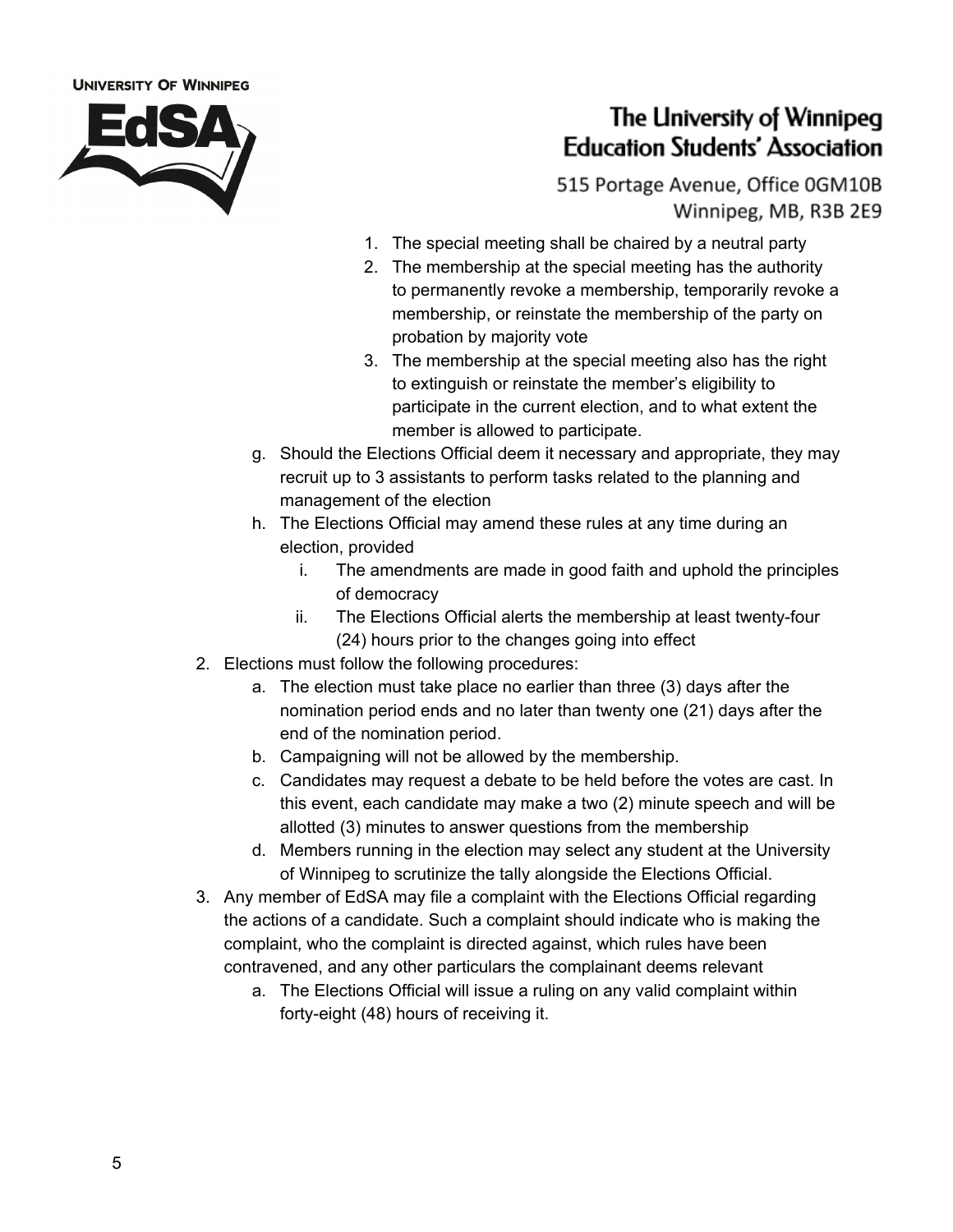

## The University of Winnipeg **Education Students' Association**

515 Portage Avenue, Office 0GM10B Winnipeg, MB, R3B 2E9

### **Article 8: Colours and Symbols**

The EdSA logo is the image of an open book with the word EdSA sprouting from the pages.

### **Article 9: Constitution Amendments**

Changes to the constitution can be made through a motion put to the EdSA members at a regular meeting followed by a two-thirds majority vote at the next regular meeting.

1. The exact wording of the amendment must be included in the meeting minutes and be posted publicly at least seven (7) days prior to the next regular meeting.

#### **Article 10: Constitution Distribution**

The Communications chair is responsible for sharing this document with the eligible membership.

#### **By-laws**

- 1. Job Descriptions
	- a. President (Chair of the Council)
		- i. Shall chair regular meetings
		- ii. Shall be responsible for creating the agenda for meetings
		- iii. May not participate in regular voting except in the case of a tie
		- iv. Shall keep in regular contact with all executive and committee chairs
	- b. Vice-president
		- i. Shall serve in the absence of the President
		- ii. Shall assist the President in their duties
		- iii. Shall keep in regular contact with executive and committee chairs as necessary
	- c. Financial Director
		- i. Shall maintain a financial record of all income and expenditures of the association general account
		- ii. Shall monitor the income and expenditures of all committee accounts
		- iii. Shall make a financial report at the request of the executive
		- iv. Shall make council-approved purchases for the organisation, or shall authorize any specific purchase by another member after obtaining council approval
		- v. Shall have the right to make decisions in good faith regarding financial issues that the Financial Director deems emergent
	- d. Secretary
		- i. Shall record minutes during meetings